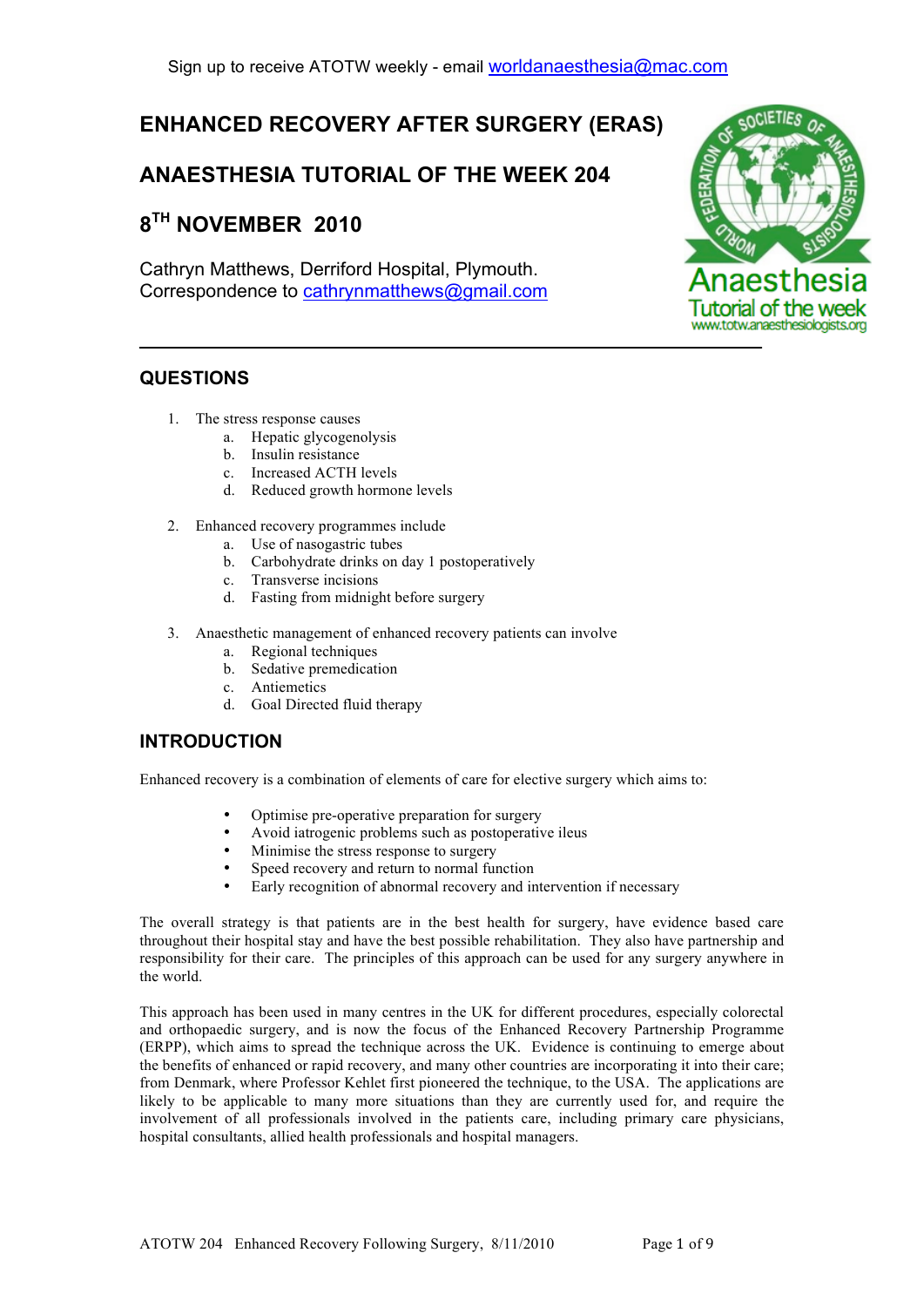## **THE STRESS RESPONSE TO SURGERY AND TRAUMA**

Surgery and trauma induce complex metabolic, hormonal, haematological and immunological responses in the body and activate the sympathetic nervous system. The initial stimulus for this response comes from cytokines, especially IL-6 and TNF, released by leucocytes and endothelial cells present at the site of injury. These lead to both local and systemic effects. Nociceptive afferent nerve fibres (A-delta and C fibres) transmit pain impulses to the central nervous system from the periphery via the spinothalamic tracts.

### **Sympathetic nervous system**

The sympathetic nervous system (SNS) is stimulated by:

- Hypotension via baroreceptors
- Hypoxaemia or metabolic acidosis via chemoreceptors
- Pain, anxiety and distress via the limbic system and cerebral cortex
- Autonomic afferent nerves
- Hypothalamus directly activates the SNS

The effects of increased sympathetic outflow are well known:

Alpha-1 adrenoceptors cause peripheral and splanchnic vasoconstriction, hepatic glycogenolysis, pupillary dilatation and intestinal smooth muscle relaxation. The role of alpha-2 adrenoceptors is less clear but activation is associated with platelet aggregation and sedation.

The activation of beta receptors causes an increase in cardiac contractility and heart rate, with smooth muscle relaxation resulting in peripheral vasodilation and bronchodilation. There are also widespread metabolic effects.

As a result, hypertension, tachycardia, renin and glucagon release occur. The cardiovascular effects are aimed at maintaining cardiac output and essential organ function, whilst the release of renin causes conversion of angiotensin 1 to angiotensin 2. This causes peripheral vasoconstriction and aldosterone release from the adrenal cortex, resulting in sodium and water retention. Glucagon release from the alpha cells of the Islets of Langerhans in the pancreas increases glycogenolysis in the liver and muscle, leading to increased glucose and lactate concentrations and mobilisation of free fatty acids. The metabolic effects of the sympathetic nervous system are much less important than the effects of insulin.

### **Hormonal and metabolic changes**

The overall metabolic changes that occur in the stress response involve protein and fat catabolism to provide energy substrates. Protein from skeletal muscle and glycerol produced from fat breakdown are utilised in gluconeogenesis in the liver. Fatty acids are metabolised into ketone bodies which can be used as an energy source by many organs.

### *ACTH and Cortisol*

During surgery, the hypothalamus stimulates the release of pituitary hormones such as adrenocorticotrophic hormone (ACTH) leading to cortisol secretion from the adrenal cortex within minutes of the start of surgery. Negative feedback mechanisms normally acting on the ACTH/ cortisol pathway are inhibited and the levels of both remain elevated. Cortisol acts on many systems in the body, resulting in hyperglycaemia and peripheral insulin resistance. It also stimulates hepatic glycogen synthesis and has immunomodulatory and anti-inflammatory effects. Its mineralocorticoid action compounds the sodium and water retention effects of the SNS and antidiuretic hormone.

### *Antidiuretic hormone (ADH) and growth hormone (GH)*

These hormones are secreted by the pituitary gland causing, salt and water retention and mobilisation of energy substrates respectively. The rise in GH levels is proportional to the severity of the tissue injury and metabolic effects occur via insulin-like growth factors, particularly IGF-1. This leads to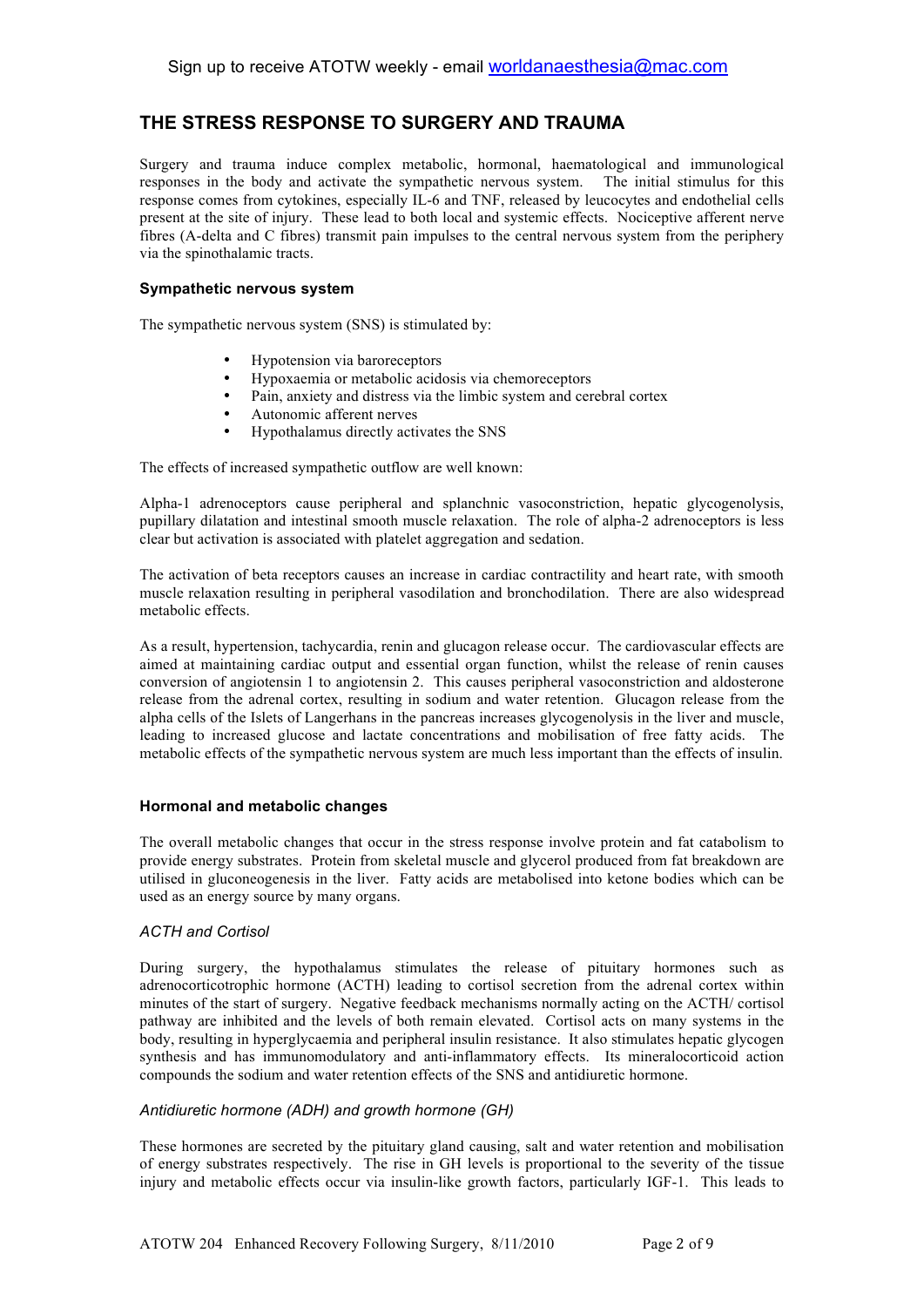### Sign up to receive ATOTW weekly - email worldanaesthesia@mac.com

protein synthesis, inhibition of protein breakdown and promotion of lipolysis. Overall, GH acts in a protective manner on skeletal muscle acting as a brake for the protein catabolism that occurs and promoting tissue repair. Its anti-insulin effect limits glucose uptake and utilisation by cells to ensure a more plentiful supply for neurones when supply is limited.Growth hormone may also stimulate glycogenolysis by the liver.

#### *Insulin*

Insulin levels do not respond appropriately to the hyperglycaemia and catabolism caused by the above changes, possibly due to sympathetic nervous system inhibition of pancreatic beta cell secretion (an alpha adrenergic effect). The severity of the hyperglycaemia is proportional to the severity of the insult and thus serum glucose levels closely mirror the catecholamine response. Insulin resistance of the peripheral tissue also occurs, reducing utilisation of the available glucose and compounding the hyperglycaemia.

#### *Others*

Beta endorphin and prolactin are produced by the pituitary gland but their role in the stress response is unclear. Acute phase proteins are produced by the liver. They are inflammatory mediators, antiproteinases and free radical scavengers, are involved in tissue repair and augment or otherwise modify the immune response.

### **Haematological and Immunological changes**

Hypercoagulability and fibrinolysis occur due to the effects of cytokines and acute phase proteins on the coagulation pathway. Leucocytosis and lymphocytosis also occur. Immunosuppression occurs as a direct effect of cortisol secretion.

| <b>Summary of the Stress Response to Surgery</b> |                                                                                               |
|--------------------------------------------------|-----------------------------------------------------------------------------------------------|
| Hormones whose levels are:                       |                                                                                               |
| Increased:                                       | ACTH, cortisol,<br>GH, IGF-1<br>ADH, glucagon                                                 |
| Reduced/inappropriately low:                     | Insulin                                                                                       |
| Mobilisation of substrates                       | Glycogenolysis<br>Skeletal muscle breakdown<br>Formation of acute phase proteins<br>Lipolysis |
| <b>Overall:</b>                                  |                                                                                               |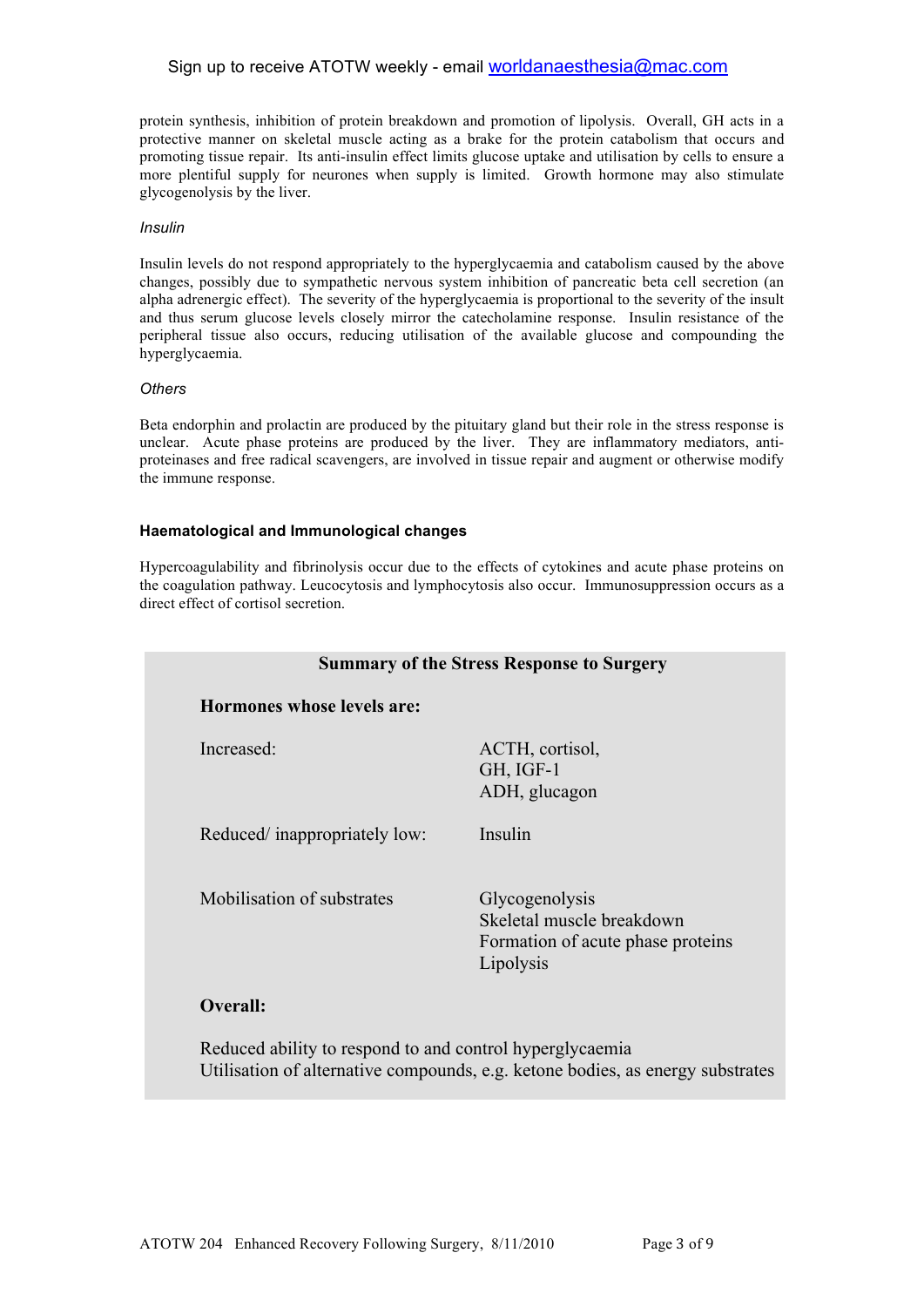### **Detrimental effects of the stress response**

Overall, the multisystem effects of the stress response lead to many potentially harmful effects including:

- Increased myocardial oxygen demand, increasing risk of ischaemia
- Hypoxaemia
- Splanchnic vasoconstriction which may impact on healing of anastamoses
- Exhaustion of energy supplies and loss of lean muscle mass, leading to weakness of both peripheral and respiratory muscles if severe
- Impaired wound healing and increased risk of infections
- Hypercoagulability
- Sodium and water retention

The ERP aims to reduce these detrimental effects by reducing surgical stresses and reducing or preempting the metabolic changes that occur.

## **COMPONENTS OF ENHANCED RECOVERY PATHWAYS**

Enhanced recovery programmes involve changes in every step of the patient care process, from the referral from primary care through to the post-operative phases and follow-up. The majority of the evidence for ERPs comes from colorectal surgery, although these components apply equally for other applications such as gynaecological, urological or orthopaedic surgery.

### **Preoperative**

The two main areas of pre-operative care are pre-admission and pre-operative care in hospital.

#### *Pre-admission*

Pre-operative optimisation should initiate in primary care, targeting areas such as anaemia, diabetic and blood pressure control and other medical problems. Smoking cessation and advice on alcohol consumption will also be helpful in many patients as both are associated with adverse outcomes.

Formal preoperative assessment should occur before surgery, including further optimisation of medical problems and risk stratification, e.g. using cardiopulmonary exercise testing. Together with full information about the planned operation, this will assist in consent and informed decision processes by the patient. A central tenet of this approach is to make the patient a partner in their care and give them joint responsibility for their recovery. Therefore, the level of information given is very important as this will define the patients' expectations and facilitate adherence to the pathway. It is vital that specific tasks and targets, e.g. postoperative oral intake or mobilisation, are given to the patient at this stage in the pathway, ideally both in verbal and written formats.

Discharge planning should take place at this stage and full instructions given about stopping regular medication where appropriate. The purpose of pre-operative nutritional drinks and any new medication can also be explained at this time.

#### *Pre-operative care in hospital*

Key features:

- Admission on the day of surgery
- Avoidance of bowel preparations
- Avoidance of prolonged fasting
- Carbohydrate drinks
- Avoidance of sedative premedication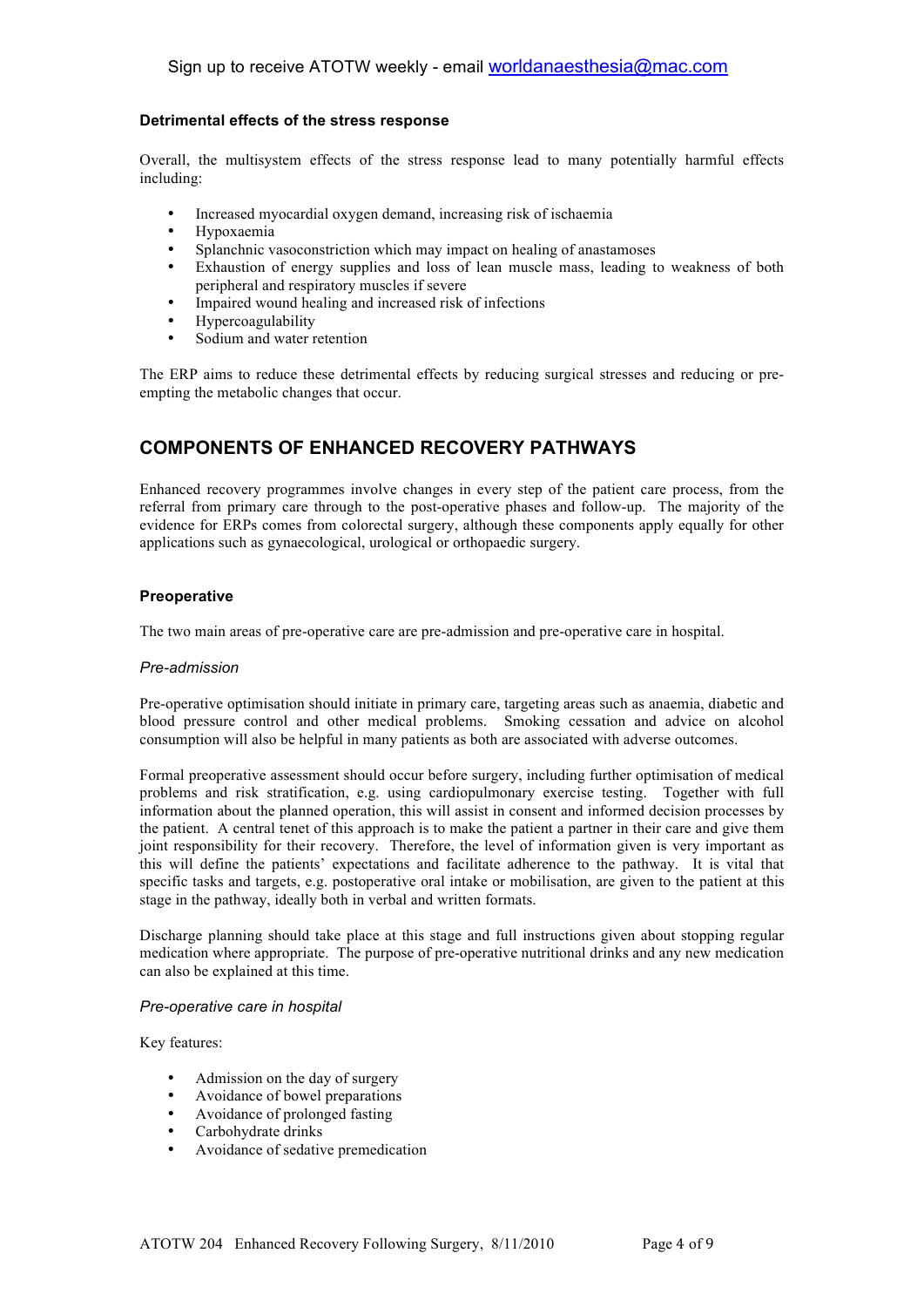### Sign up to receive ATOTW weekly - email worldanaesthesia@mac.com

Admission on the day of surgery can occur as the patient has been fully prepared for surgery in the prehospital period of their care. Traditional pre-operative preparations, such as fasting from midnight or bowel preparation, are avoided unless there is evidence to suggest benefit from these interventions. Many of these interventions have actually been found to be harmful, rather than have the intended beneficial effect. For colorectal surgery a key factor in recovery is the return of normal bowel function, which is affected by pre-operative fasting, bowel preparation, analgesia and anaesthetic approaches as well as any complications that may develop, accordingly many enhanced recovery interventions are aimed at reducing the incidence of postoperative ileus.

Both prolonged starvation and bowel preparation have adverse effects on hydration status and electrolyte balance. There have been two large multi-centre randomised controlled trials (RCTs) which have shown no benefit from bowel preparation in colorectal surgery and there is also evidence of increased morbidity and post-operative ileus. There is conflicting data on the risk of anastamotic leak; some small RCTs have suggested an increased risk but other data indicates that there may be a protective effect for very low rectal anastamoses.

There is also very poor evidence for fasting from midnight on the night before surgery. A Cochrane review has demonstrated strong evidence to support reducing these periods to two hours preoperatively for clear fluids in elective situations, although a six hour fast is still recommended for solid food. Within ERPs, pre-operative carbohydrate drinks are provided with the aim of minimising the protein catabolism, negative nitrogen balance and insulin resistance that occurs with the stress response, meaning that the loss of lean muscle mass is minimised.

#### **Intraoperative care**

Patient care should be individualised with the use of minimally invasive techniques where possible. Laparoscopic colonic resection has been shown to reduce the length of hospital stay, initial wound complications and time to return of gastrointestinal tract function. If an open procedure is required for abdominal surgery, transverse incisions should be made preferentially to reduce postoperative pain. The use of wound drains is avoided as there is no evidence of beneficial effect for most types of colonic surgery. Nasogastric tubes are actually associated with increased morbidity and increased time to return of bowel function and should also be avoided in elective situations.

Overhydration has previously been common in the perioperative period, and comparisons of liberal and restrictive fluid regimes suggest that this may be detrimental, with prolonged time for return of gastrointestinal tract function, impaired healing and increased length of hospital admission. Fluid therapy intraoperatively can be goal directed using cardiac output monitoring such as oesophageal doppler in high risk patients to optimise cardiac output without overloading the patient. Early commencement of oral intake means that intravenous fluids can be discontinued much more quickly than has conventionally been the case. If postoperative hypotension secondary to epidural analgesia is a problem, this may be best treated with vasopressors rather than large quantities of intravenous fluids.

Intraoperative care Short-acting anaesthetic agents Avoid long-lasting opiates where possible Use of thoracic epidurals for colorectal surgery Avoid the use of drains and nasogastric tubes Avoid overhydration Attention to temperature control Thromboprophylaxis Risk stratification of PONV and aggressive prophylaxis and treatment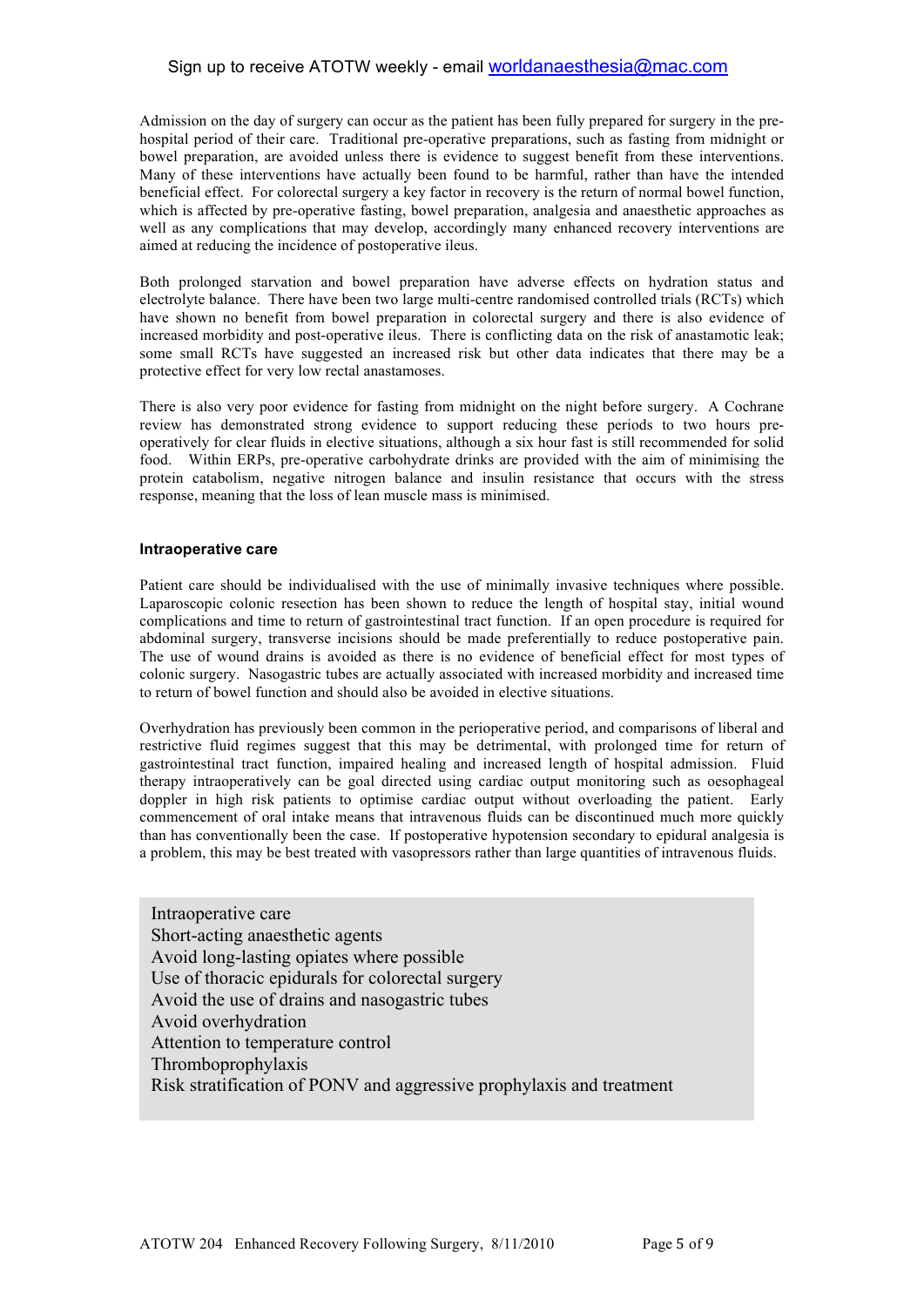### **Anaesthetic factors**

Historically, high dose opioid techniques have been used to moderate the stress response. If sufficiently high doses are used, hypothalamic and pituitary secretion are suppressed. However, this is at the expense of significant sedation and respiratory depression and is not used in current practice**.**  Alpha-2 agonists such as clonidine reduce cortisol secretion and benzodiazepines also have a modulatory effect on the stress response, possibly by a central mechanism of action. Again these are not commonly used in enhanced recovery programmes due to their sedative actions.

There is little evidence to favour one anaesthetic technique over another but the general principles of enhanced recovery support the use of medications that have minimal post-operative hang-over and effects on gastrointestinal motility. Therefore, long-acting premedications are generally avoided as they reduce the ability of the patient to achieve the immediate post-operative goals required of the programme. Short acting anaesthetic agents and analgesics should be used where possible, for example using fentanyl perioperatively in preference to morphine. Total intravenous anaesthesia can be used, including remifentanil, or short-acting volatile anaesthetic agents.

Epidural anaesthetics are commonly used for colorectal surgery although there is no evidence that intraoperative epidural use improves outcomes in this patient group. The aim of their use is to reduce the dose of general anaesthetic needed and the stress response to surgery. If sited before the start of surgery, release of stress hormones and post-operative insulin resistance are reduced. They also provide post-operative analgesia and reduce post-operative ileus by blockade of the sympathetic nervous system when compared to opioid-based analgesic regimes. For musculoskeletal surgery regional anaesthesia can be used alone or in combination with general anaesthesia to achieve the same effect. The use of low concentration local anaesthetic mixtures (facilitate by opioids such as fentanyl) reduces motor block and therefore interference with mobilisation.

Avoidance of postoperative nausea and vomiting (PONV) is also very important. This is one of the side effects of surgery most feared by patients and can be severely incapacitating. Interruption of oral analgesia caused by PONV can cause real problems with analgesia. The ERAS (Enhanced Recovery After Surgery) Group recommends risk stratification of patients during surgery for PONV using the Apfel scoring system with prophylaxis given for patients at moderate or high risk. The risk factors used are: female sex, motion sickness or previous PONV, non-smokers and the administration of opioids postoperatively. Two risk factors constitute moderate risk and high risk patients have three or more. If PONV develops it should be treated aggressively as soon as possible. The drugs used to combat PONV will vary according to availability and local practice. A Cochrane review of antiemetic prophylaxis did not show a beneficial effect of one agent over another so drug choice is dependent on patient factors, cost and practical considerations. The ERAS group have recommended the use of dexamethasone at induction or a 5HT3 receptor antagonist such as ondansetron at the end of surgery in moderate risk patients. They suggest high risk patients receive total intravenous anaesthesia, plus dexamethasone at induction and either a  $5HT_3$  receptor antagonist, droperidol or metoclopramide near the end of surgery.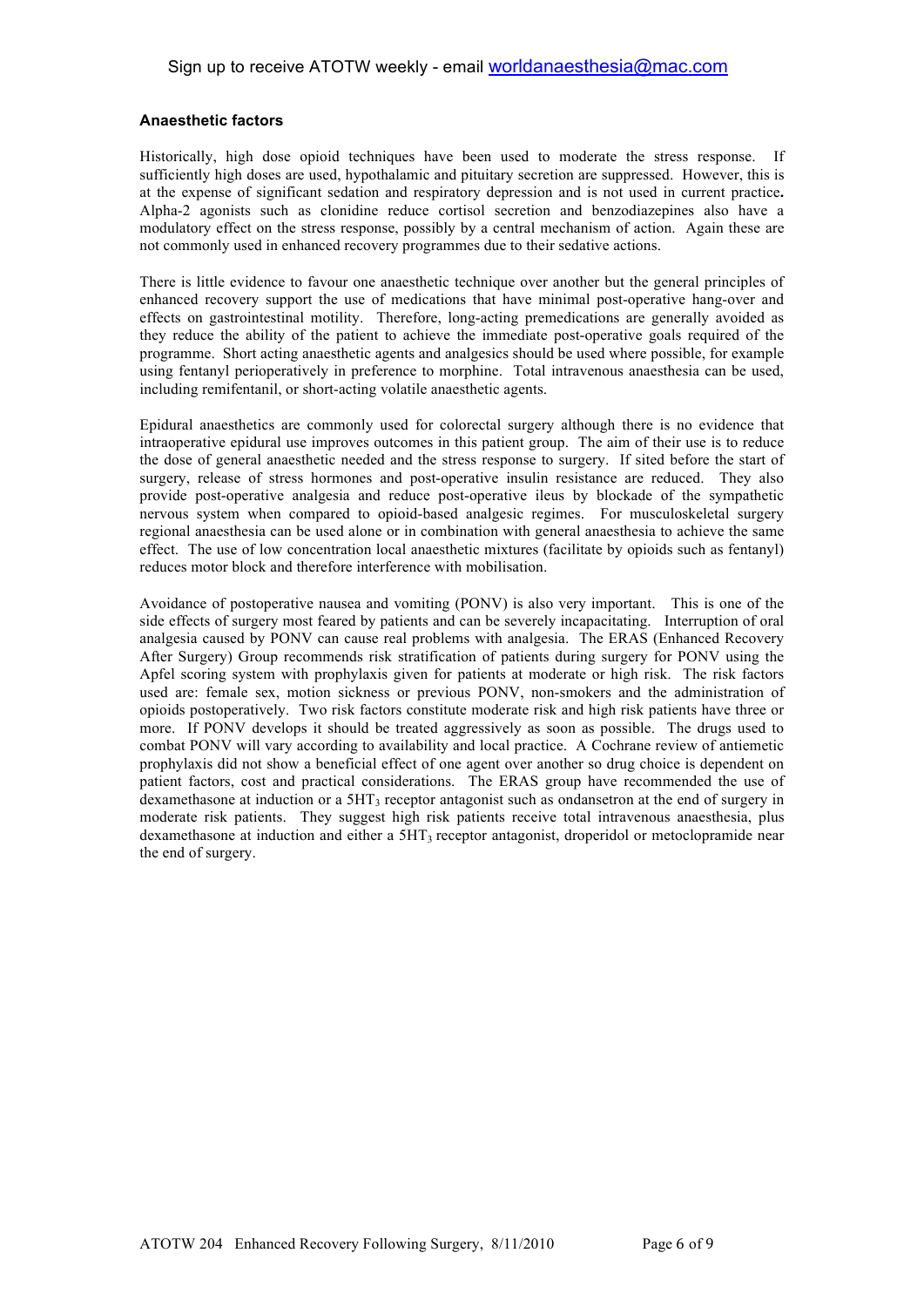### **Postoperative**

Post-operative care involves maintenance of hydration by encouraging the discontinuation of intravenous fluid therapy and early commencement of oral intake, including carbohydrate drinks. These can be continued beyond the return of normal intake if pre-operative nutritional status is poor**.**  Similarly to pre-operative fasting, prolonged post-operative fasting is also detrimental as early resumption of oral intake is associated with fewer wound infections and shorter hospital admissions**.**  Importantly oral intake must be combined with the above measures to reduce ileus.



**Figure 1.** Oral intake should be resumed early. This can frequently be in theatre recovery.

Any drains, and urinary catheters present are removed as early as possible. Multimodal analgesia is used with regular oral paracetamol and non-steroidal anti-inflammatory drugs where tolerated. Excessive intravenous opioids are avoided because of increased sedation, ileus and respiratory complications, although small doses of oral opioids for breakthrough pain are appropriate. The use of analgesic adjuncts such as gabapentin or pregabalin has been shown to have a beneficial opioid sparing effect post-operatively.

Mobilisation should occur early in accordance with the pre-operative plan agreed by clinicians and patients. The aim is to reduce skeletal muscle loss and improve respiratory function and oxygen delivery to tissues. Patients should be encouraged to achieve daily procedure specific goals which can be guided by specific day-by-day proformas to ensure all areas of care receive attention. Ideally, patients should sit out of bed for 2 hours on the day of surgery and for at least 6 hours a day until discharge. The success of this aspect of the program depends on the pre-operative setting of expectations including the concept of patients being partners in their care and taking part-ownership of post-operative rehabilitation.

The involvement of physiotherapy and rehabilitation departments is vital to help with patient motivation and safety. Best results are achieved when the whole multidisciplinary team have belief and interest in the program. This can be achieved by ensuring that all disciplines are consulted when developing an ER program.

Criteria-based rather than time-based discharge should be used with appropriate community support. Telephone follow up should occur at around 24 hours to confirm that recovery is still proceeding according to plan, identify any potential problems and answer any questions that the patients may have. A contact number is also given to patients to enable them to contact an experienced, specialty specific healthcare professional if necessary.

Finally, audit and regular reviews of the processes involved and compliance with all aspects of the pathway should be undertaken. These should ideally include comparisons between hospitals offering the enhanced recovery service to ensure equivalent levels of care are being provided in different areas. These processes are vital to detect successful or failing interventions, determine the reasons why this may be happening and identify areas of care that need reviewing or improving. They also provide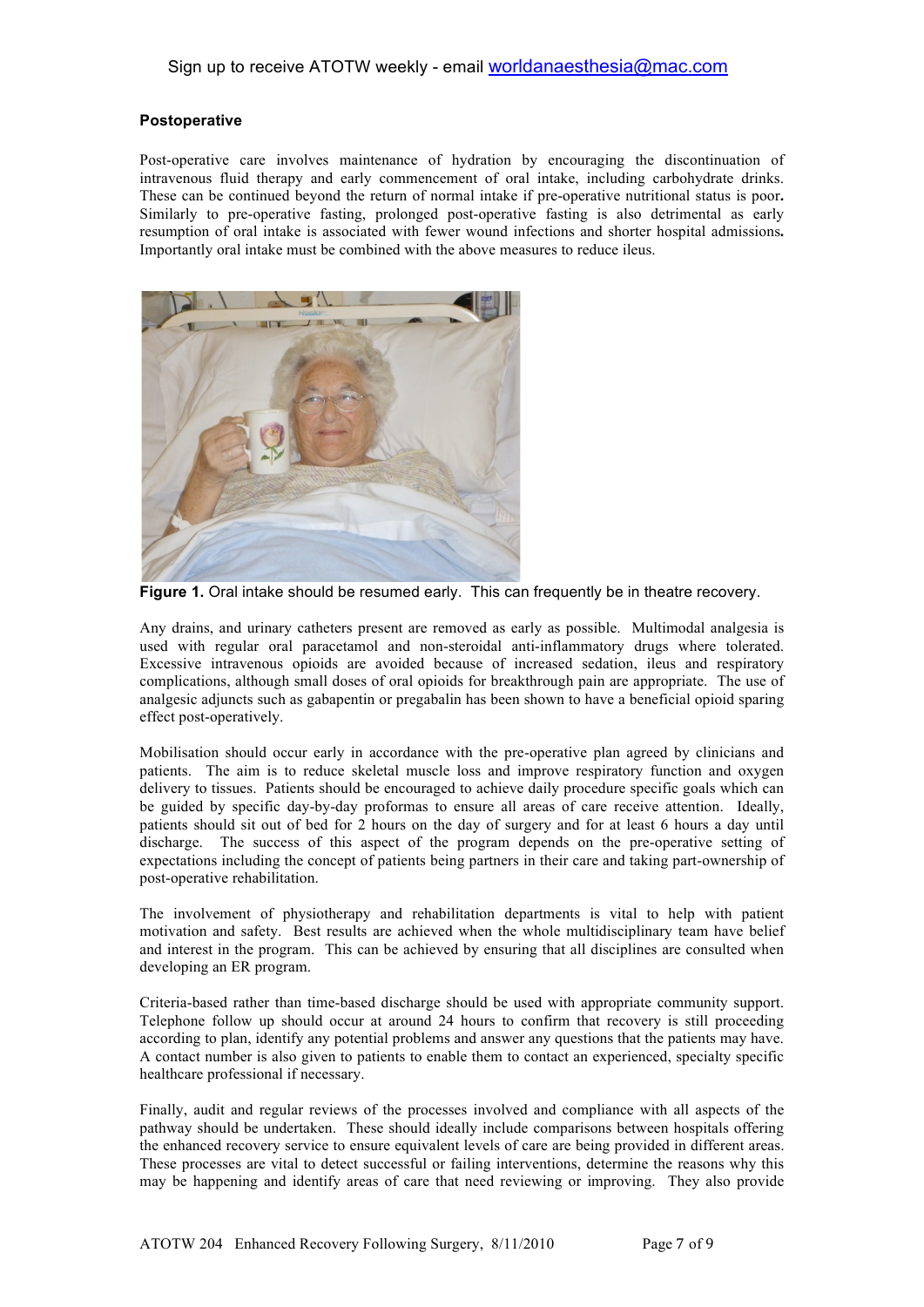### Sign up to receive ATOTW weekly - email worldanaesthesia@mac.com

motivation for staff and patients. The enhanced recovery approach represents a major change to the way in which surgery is approached and carried out. It is therefore essential to have robust data to provide evidence of improved outcomes, which can then be used to support business cases for ongoing development of these services. Many of the traditional approaches to peri-operative care have recently been found to be detrimental and such data is important to ensure that all interventions performed have an evidence base and we do not fall into the traps of the past.

### **THE BENEFITS AND EVIDENCE FOR ENHANCED RECOVERY PATHWAYS**

There are benefits to both patients and the health service as a whole from this approach. Patients are prepared for surgery and medically optimised. If the process is started in primary care, patients can be ready for surgery more quickly, which will help to reduce waiting times. In hospital, patients receive evidence based care, have fewer changes in physiology and recover more quickly. Pain, postoperative bowel dysfunction (if undergoing colorectal surgery) and immobilisation are minimised. As a result, they spend less time in hospital and develop fewer complications or hospital associated infections. They are therefore able to return to their usual activities, including work, more swiftly.

Significant reductions in median length of stay have been achieved, which could lead to an estimated 140,000 - 200,000 patient bed days saved throughout the UK per year. Importantly, the access patients have to specialist advice and services is improved when they are discharged home. The enhanced efficiency that is present in other sections of the ERP is continued into this period meaning that it is often possible to treat minor complications by a ward visit without the need for an overnight stay. Therefore, although re-admission rates may not necessarily drop, the overall time spent in hospital is reduced and there is no evidence of an increase in the rate of serious complications. A recent metaanalysis of enhanced recovery programmes in colorectal surgery concluded that this approach reduced the length of hospital stay and the number of complications without compromising patient safety.

The partnership between clinicians and patients improves the experience of patients going through these pathways. Increased capacity for patients occurs due to the shorter time spent in hospital, reducing waiting times or reducing the number of staff required, which has secondary financial benefits to the health service and to hospitals at a local level.

Finally, there are improved relationships between primary care and hospital trusts and better multidisciplinary team dynamics within the healthcare team, which also improves patient care and the working conditions of all involved in patient care.

In the UK, the Enhanced Recovery Partnership Programme (ERPP) is the result of partnerships between the Department of Health, NHS Cancer Action Team, NHS Improvement, NHS Institute of Innovation and Improvement and the Royal Colleges. Now in the final stage of the programme, it aims to spread this approach across the whole of the NHS and to widen its applications where appropriate. It is estimated that if the ERPP is implemented across the NHS in colorectal, musculoskeletal, urological and gynaecological surgery, the financial savings could be £35-52 million pounds annually.